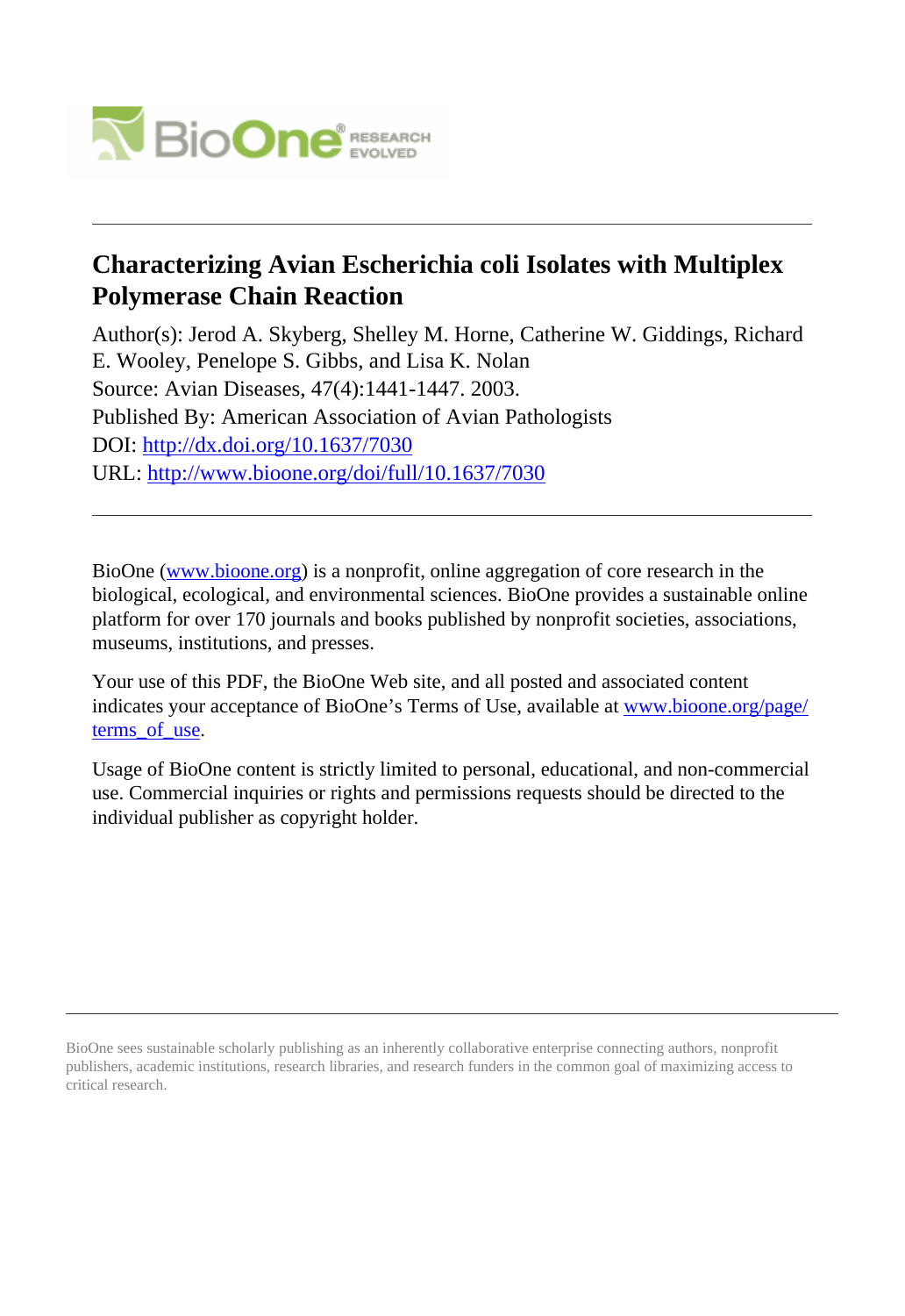### Research Note—

## Characterizing Avian Escherichia coli Isolates with Multiplex Polymerase Chain Reaction

Jerod A. Skyberg,<sup>AD</sup> Shelley M. Horne,<sup>A</sup> Catherine W. Giddings,<sup>A</sup> Richard E. Wooley,<sup>B</sup> Penelope S. Gibbs,<sup>A</sup> and Lisa K. Nolan<sup>CE</sup>

<sup>A</sup>Department of Veterinary and Microbiological Sciences, North Dakota State University,

Fargo, ND 58105<br><sup>B</sup>Department of Medical Microbiology and Parasitology, College of Veterinary Medicine, University of Georgia, Athens, GA 30602<br><sup>C</sup>Department of Veterinary Microbiology and Preventative Medicine, Iowa State University,

Ames, IA 50011

Received 11 February 2003

SUMMARY. Colibacillosis caused by Escherichia coli infections account for significant morbidity and mortality in the poultry industry. Yet, despite the importance of colibacillosis, much about the virulence mechanisms employed by avian  $E$ , coli remains unknown. In recent years several genes have been linked to avian *E. coli* virulence, many of which reside on a large transmissible plasmid. In the present study, a multiplex polymerase chain reaction (PCR) protocol to detect the presence of four of these genes is described. Such a protocol may supplement current diagnostic schemes and provide a rapid means of characterizing the E. coli causing disease in poultry. The targets of this procedure included iss, the increased serum survival gene; tsh, the temperature sensitive hemagglutinin gene; *cvi*, the ColV immunity gene; and *iucC*, a gene of the aerobactin operon. Organisms, known for their possession or lack of these genes, were used as a source of the template DNA to develop the multiplex PCR protocol. Identity of the amplicons was confirmed by size, DNA:DNA hybridization with specific gene probes, and DNA sequencing. When the multiplex PCR protocol was used to characterize 10 E. coli isolates incriminated in avian colibacillosis and 10 from the feces of apparently healthy birds, nine of the isolates from apparently healthy birds contained no more than one gene, while the 10th contained all four. Also, eight of the isolates incriminated in colibacillosis contained three or more genes, while the remaining two contained two of the target genes. Interestingly, the isolates of sick birds containing only two of the targeted genes killed the least number of embryos, and the isolate of healthy birds that contained all the genes killed the most embryos among this group. These genes were not found among the non–E. coli isolates tested, demonstrating the procedure's specificity for *E. coli*. Overall, these results suggest that this protocol might be useful in characterization and study of avian E. coli.

RESUMEN. Nota de Investigación-Caracterización de cepas aviares de Escherichia coli mediante la técnica de reacción en cadena por la polimerasa de amplificación múltiple.

La colibacilosis debida a infecciones por Escherichia coli es causa de niveles significativos de mortalidad y morbilidad en la industria avícola. A pesar de la importancia de la enfermedad, se desconocen muchos de los mecanismos de virulencia de las cepas aviares de E. coli. En años recientes se han descubierto varios genes implicados en mecanismos de virulencia de la bacteria, muchos de los cuales residen en un plásmido transmisible de gran tamaño. En este estudio se utilizó un protocolo basado en la técnica de reacción en cadena por la polimerasa de amplificación múltiple (multiplex PCR por sus siglas en Inglés), con el fin de detectar la

<sup>&</sup>lt;sup>D</sup>Done in partial fulfillment of the requirements for the Ph.D. degree in Molecular Pathogenesis at North Dakota State University.

 $E$ Corresponding author.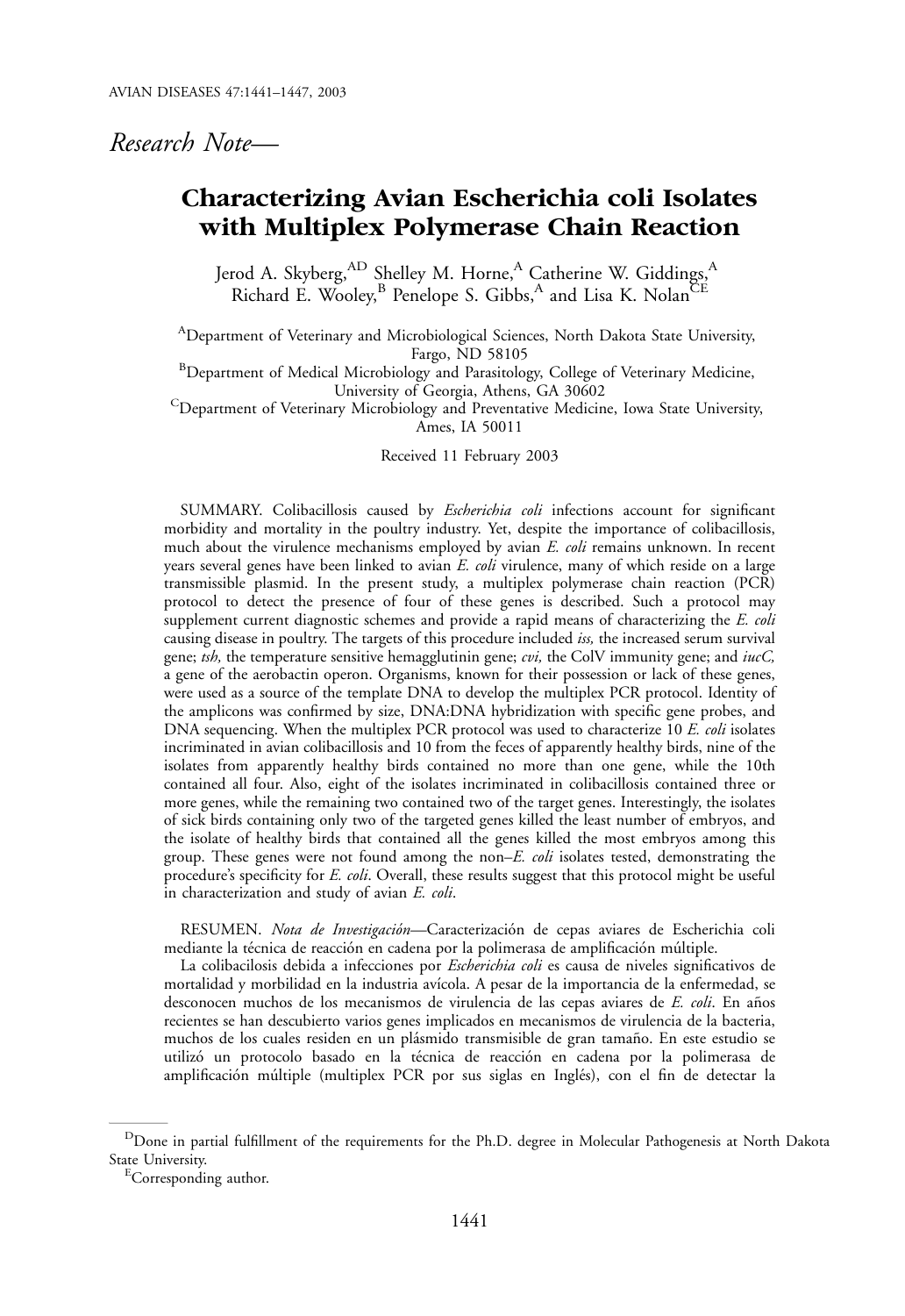#### 1442 J. A. Skyberg et al.

presencia de cuatro de estos genes en aislados aviares. Este protocolo podrı´a servir como complemento de los esquemas diagnósticos utilizados actualmente y podría ser una forma rápida de caracterizar las cepas de E. coli causantes de enfermedad en pollos. Los genes elegidos para el estudio fueron el iss, gen de supervivencia aumentada en suero; tsh gen de la hemaglutinina sensible a temperatura; *cvi*, gen de inmunidad a CoIV; e *iucC*, un gen del operón del aerobactin. Se utilizó ADN de organismos positivos y negativos para la presencia de estos genes con el fin de desarrollar el protocolo de la reacción. La identidad de los productos amplificados se determinó mediante el tamaño de los mismos, hibridación de ADN:ADN con sondas específicas para cada gen y mediante secuenciación de las moléculas de ADN. Cuando el protocolo de reacción en cadena por la polimerasa de amplificación múltiple se utilizó para caracterizar 10 cepas de E. coli aisladas a partir de aves que presentaba colibacilosis y 10 cepas obtenidas de muestras de heces de aves aparentemente sanas, 9 de las cepas obtenidas de muestras de heces en las aves sanas presentaron solo uno de los genes descritos, mientras que la cepa restante presentó los cuatro genes. Ocho de las cepas aisladas a partir de las aves enfermas presentaron tres o más de los genes estudiados, mientras que las dos cepas restantes presentaron solo dos de los genes de virulencia. En el estudio de letalidad embrionaria las cepas obtenidas de aves enfermas que solo presentaron dos de los genes de virulencia fueron las que causaron letalidad en el menor número de embriones, mientras que las cepas que presentaron los cuatro genes de virulencia aisladas a partir de las aves sanas causaron letalidad en el mayor número de embriones entre los grupos estudiados. Los genes de virulencia descritos no fueron encontrados en las otras especies de bacterias utilizadas como control negativo, lo que demuestra la especificidad del procedimiento para los aislados de E. coli. Estos resultados sugieren que este protocolo puede ser útil en la caracterización y estudio de las cepas aviares de E. coli.

Key words: *Escherichia coli*, avian colibacillosis, multiplex PCR, virulence, iss, tsh, iucC, cvi

Abbreviations: bp = base pair; CFU = colony forming unit; ColV = colicin V; DNA = deoxyribonucleic acid;  $ddH_2O =$  double distilled water; EDTA = ethylenediaminetetraacetic acid; LB = Luria–Bertani; NDVDL = North Dakota Veterinary Diagnostic Lab; PBS =  $phosphate$ -buffered saline;  $PCR = polymerase chain reaction$ 

Colibacillosis poses a major economic problem to the poultry industry. In spite of the costly nature of this disease, Escherichia coli has poorly described virulence mechanisms. In this study, a multiplex polymerase chain reaction (PCR) protocol was developed for characterization of the E. coli capable of causing avian colibacillosis in an effort to facilitate study of this pathogen. This PCR protocol targets four genes: iss, the increased serum survival gene (1); tsh, which encodes a temperature sensitive hemagglutinin  $(9)$ ; *iucC*, a gene encoding a protein involved in aerobactin production  $(2)$ ; and  $cvi$ , the colicin V immunity gene (4). These genes were chosen because of their association with avian E. coli virulence and their possible linkage to the same plasmid  $(3,7)$ . Studies have shown that iss and tsh genes are found in a significantly higher percentage of E. coli isolates isolated from birds with colibacillosis than from apparently healthy birds (9,12). Earlier studies have also shown that *iss* and *tsh* genes reside on transmissible R plasmids encoding aerobactin and colicin V (3,7,16). Because of the possible utility of these genes as predictors and descriptors of avian E. coli virulence, the multiplex PCR protocol described here targets iss, tsh, iucC, and cvi.

#### MATERIALS AND METHODS

Test organisms. Twenty avian E. coli isolates were used in this study. Ten originated from birds with colibacillosis (VA–VJ), and 10 originated from the feces of apparently healthy birds (NA–NJ) (10). The identity of E. coli isolates was confirmed using API20E strips (bioMerieux, Vitek, Inc., Hazelwood, MO), and the isolates were serotyped by the Pennsylvania State University Escherichia coli Reference Center (University Park, PA). The following non-E. coli strains were obtained from the North Dakota Veterinary Diagnostic Laboratory and were used to evaluate the specificity of the PCR protocol for E. coli: Salmonella newport, Micrococcus luteus, Pseudomonas fluorescens, Rhodococcus equi, Enterobacter cloacae, Staphylococcus epidermidis, Klebsiella oxytoca, Bacillus subtilis, Klebsiella pneumoniae, Streptococcus faecalis, Staphylococcus aureus, Enterobacter aerogenes, Campylobacter jejuni, and Salmonella typhimurium.

Media. All isolates were stored in Luria–Bertani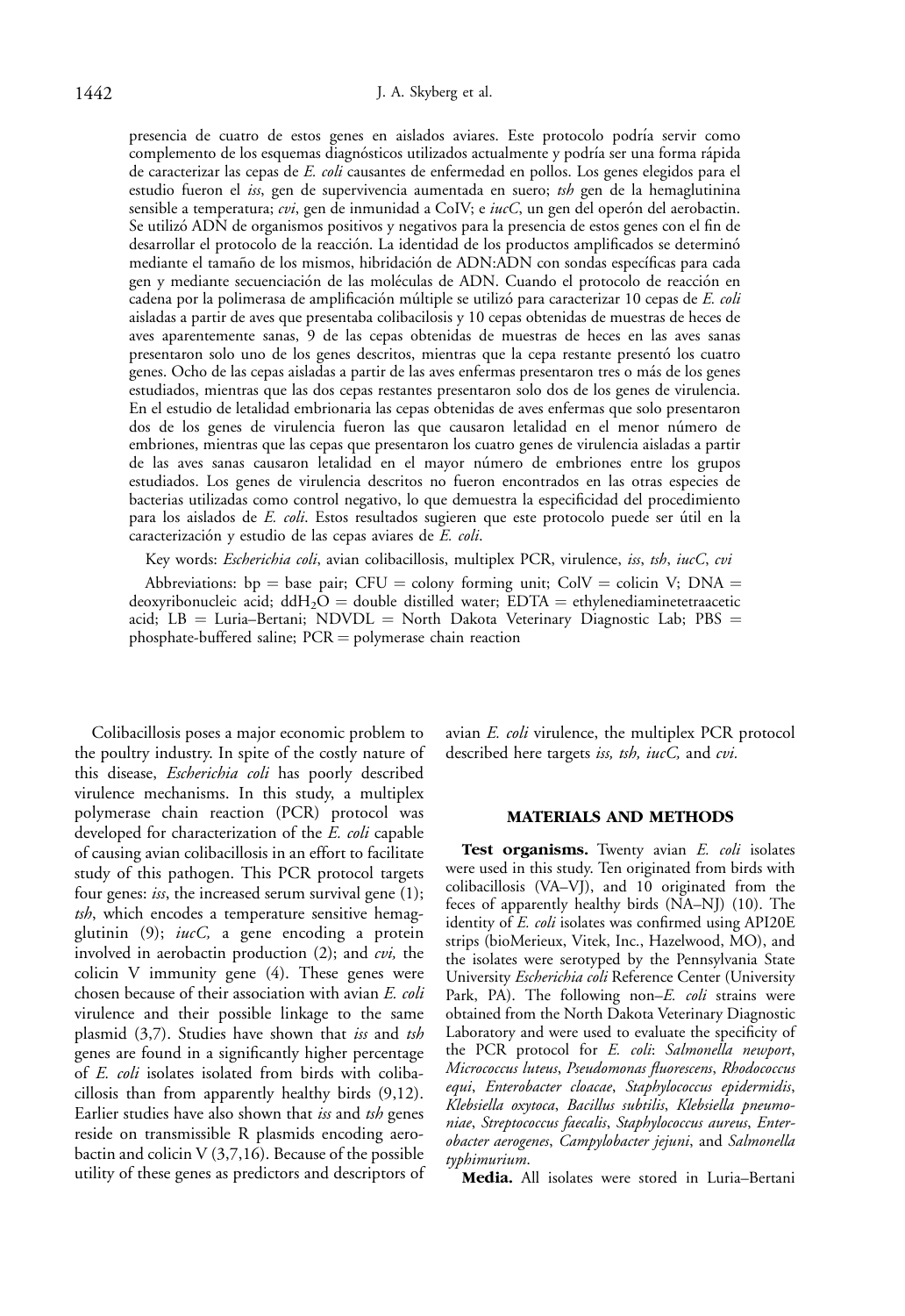| Name             | Sequences $(5'$ to $3')$                                      | Temp. $(C)$  | Amplicon size (bp) | Ref.       |  |
|------------------|---------------------------------------------------------------|--------------|--------------------|------------|--|
| i s <sup>A</sup> | Upper GTGGCGAAAACTAGTAAAACAGC<br>Lower CGCCTCGGGGTGGATAA      | 52.1<br>53.9 | 760                |            |  |
| $tsh^{\rm B}$    | Upper GGGAAATGACCTGAATGCTGG<br>Lower CCGCTCATCAGTCAGTACCAC    | 67.6<br>64.6 | 420                |            |  |
| incC             | Upper CGCCGTGGCTGGGGTAAG<br>Lower CAGCCGGTTCACCAAGTATCACTG    | 71.8<br>70.4 | 541                | This study |  |
| $cv^{\text{D}}$  | Upper GGGCCTCCTACCCTTCACTCTTG<br>Lower ACGCCCTGAAGCACCACCAGAA | 69.8<br>73.9 | 366                | This study |  |

Table 1. Primers used in amplification of the iss, tsh, iucC, and cvi genes.

<sup>A</sup>GenBank accession number AF042279.

BGenBank accession number AF218073.

<sup>C</sup>GenBank accession number X76100.

<sup>D</sup>GenBank accession number AF062858.

broth (Difco Laboratories, Detroit, MI) with 20% glycerol at  $-80$  C prior to use (14). In preparation for amplification, isolates were grown on either MacConkey or Nutrient agar (Difco) overnight at 37 C.

Multiplex amplification protocol. Test and control organisms were examined for iss, tsh, iucC, and cvi genes using the following protocol. Primer sequences are listed in Table 1. Appropriate primer sequences to be used in PCR amplification of tsh and iss were obtained from earlier studies (6,9), and those for cvi and iucC were selected using Lasergene software (DNAStar, Inc., Madison, WI) on the basis of published sequences for these genes (5,8). Primers were obtained from Sigma Genosys, Inc. (The Woodlands, TX). Template DNA was obtained by placing a single colony of  $E$ . *coli* into 40  $\mu$ l of a lysing buffer (10 mM Tris-Cl, pH 7.5, 1 mM ethylenediaminetetraacetic acid [EDTA], with 50 µg/ml proteinase K added the day of use). This mixture was heated in a thermocycler at 55 C for 10 min, followed by 10 min at 80 C. Then, 80 µl of double distilled water  $(ddH<sub>2</sub>O)$  was added, and the mixture was centrifuged for 30 sec at 10,000  $\times$  g. Five microliters of the supernatant fluid were used as the DNA template. Next, 45 µl of a master mix containing 28.5 µl  $H_2O$ ; 5 µl of  $10 \times PCR$  Buffer (Invitrogen, Inc., Gaithersburg, MD); 4 µl of 1.25 mM deoxynucleotide triphosphate mix (Invitrogen, Inc.); 0.3  $\mu$ l of *Taq* polymerase (5 U/µl) (Invitrogen, Inc.); 0.3 µl of iss upper and lower primers;  $0.1$  µl of tsh, iucc, and cvi upper and lower primers (before addition to master mix all primers were at  $0.1$  mM); and 6  $\mu$ l of 50 mM  $MgCl<sub>2</sub>$  was placed in a tube in a thermocycler (Perkin Elmer 2400; Perkin Elmer, Boston, MA) and allowed to heat to 90 C. Five microliters of template DNA was then added to the master mix in the thermocycler. Amplification was performed according to the following parameters: 5 min at 95 C, nine cycles of 60 sec at 95 C, 30 sec at 55 C, and 60 sec at 72 C; 28 cycles of 30 sec at 94 C, 30 sec at 55 C, and 30 sec at 72 C; 7

min at 72 C; and a final soak at 4 C. The products were then separated in a 1.5% agarose gel, and a 1-kb ladder (Invitrogen, Inc.) was used as a size reference. For establishment of the protocol, E. coli strain V-B (10), thought to contain the target genes, was used to generate amplicons, which were identified by size, probing, and sequencing. The amplicons generated using the remaining  $E.$  coli isolates (VA–VJ, NA–NJ), as a source of template DNA, were identified by size alone. Isolates containing amplicons of the size predicted for each gene were considered to contain that gene (760 base pairs [bp] for iss, 420 bp for tsh, 541 bp for iucC, and 366 for cvi) (Table 2). The multiplex procedure was repeated three times for the 20 isolates.

**Probe construction.** DNA to be labeled for use as probes for the *iss*,  $tsh$ ,  $cvi$ , and  $iucC$  sequences was obtained by DNA amplification techniques from E. coli strain V-B (previously described as V-2 in reference 11). Amplification products used to make probes were separated by horizontal gel electrophoresis in 1% lowmelt agarose. Appropriate amplicons were identified by size, excised from agarose, and purified with GENE-CLEAN II (Bio101, La Jolla, CA). All DNA used in probe construction was labeled with a nonradioactive, random-primed DNA labeling kit (genius I labeling and detection kit; Roche, Indianapolis, IN).

Hybridization studies. Presumptive identification of amplicons generated in the multiplex PCR protocol was made by size and through the use of DNA:DNA hybridization studies. The hybridization studies were performed by blotting DNA in gels to charge-modified nylon membranes (Qiabrane Nylon Plus, Qiagen Inc., Santa Clarita, CA) by the method of Southern (15). Membranes were prehybridized in aqueous solution (prehybridization solution: 5 Prime—3 Prime, Inc., Boulder, CO) for 4 hr at 68 C and hybridized with the individual denatured probes at 68 C for 12 hr according to the principles of Sambrook et al. (13). The filters were given two 1-hr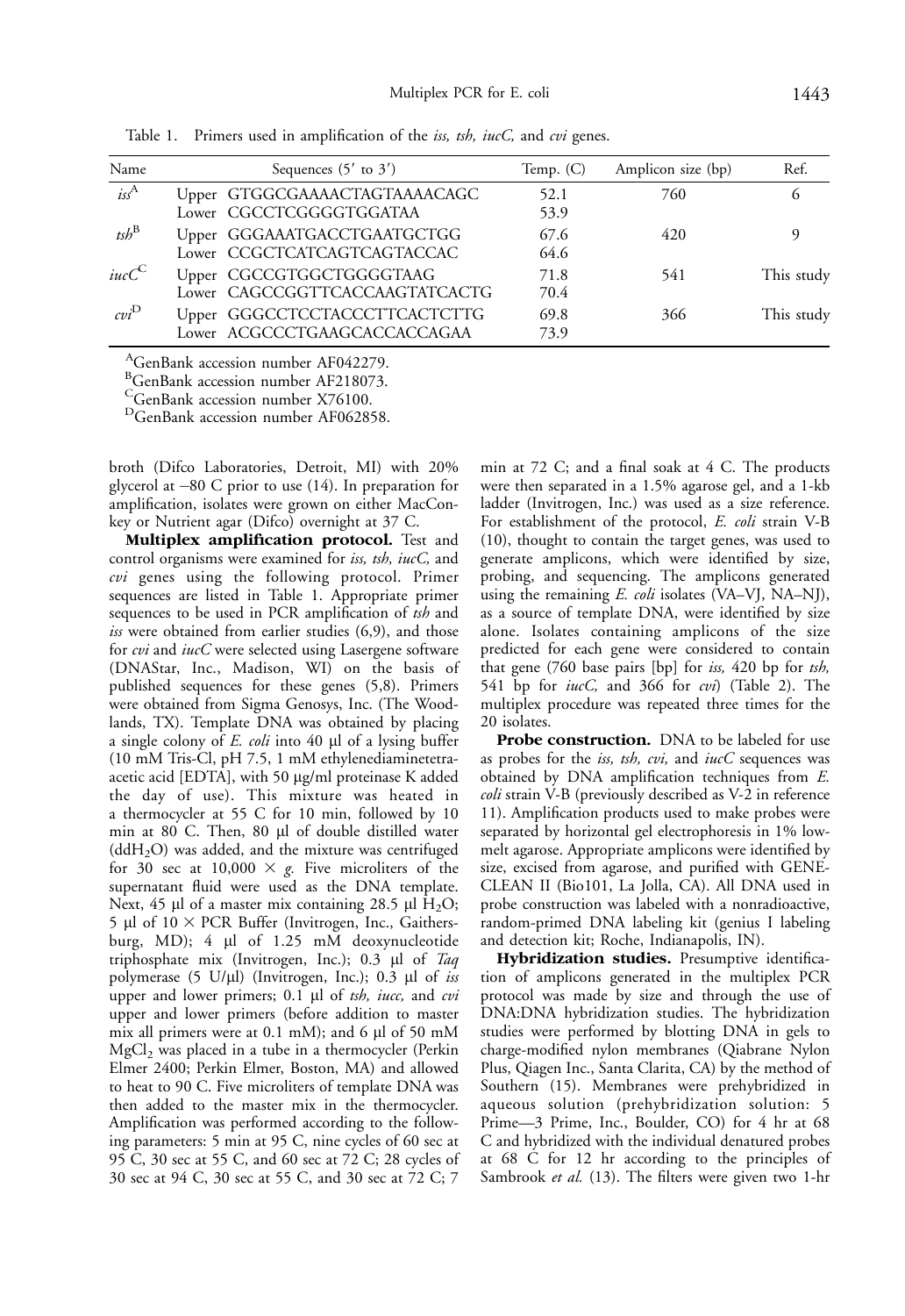Table 2. Multiplex PCR, serotype, and lethality to chick embryos.

|         |                     | Embryo<br>lethality |                    |        |                    |                    |
|---------|---------------------|---------------------|--------------------|--------|--------------------|--------------------|
| Isolate | $O \text{ Group}^A$ | $\%$                | iss                | tsh    | iucC               | cvi                |
| $N-A$   |                     | 9                   | $^{+}$             | $^{+}$ | $\hspace{0.1mm} +$ | $^+$               |
| $N-B$   |                     | 6                   |                    |        |                    |                    |
| N-C     | 69                  | $\mathbf{1}$        |                    |        |                    |                    |
| $N-D$   | 32                  | $\overline{0}$      |                    |        |                    |                    |
| $N-E$   |                     | 3                   |                    |        |                    | $^{+}$             |
| $N-F$   |                     | $\mathbf{1}$        |                    |        |                    | $^+$               |
| $N-G$   | 108                 | 3                   |                    |        |                    |                    |
| $N-H$   | М                   | 3                   |                    |        |                    |                    |
| $N-I$   |                     | 3                   |                    |        |                    | $^{+}$             |
| N-J     | 27                  | 5                   |                    |        |                    |                    |
| $V-A$   |                     | 59                  | $^{+}$             | $^{+}$ | $^{+}$             | $^{+}$             |
| $V-B$   | $\overline{2}$      | 15                  | $^{+}$             | $^{+}$ | $^{+}$             | $^{+}$             |
| V-C     |                     | 47                  | $^{+}$             | $^+$   | $^+$               | $^{+}$             |
| V-D     |                     | 6                   | $^{+}$             |        |                    | $^{+}$             |
| $V-E$   | 78                  | 51                  | $^{+}$             | $^+$   | $^{+}$             | $\hspace{0.1mm} +$ |
| $V-F$   | 11                  | 9                   | $^{+}$             |        | $^{+}$             |                    |
| V-G     | $\overline{2}$      | 59                  | $^{+}$             | $^+$   | $^{+}$             | $^{+}$             |
| V-H     |                     | 50                  | $\hspace{0.1mm} +$ |        | $^+$               | $^+$               |
| V-I     | 78W                 | 56                  | $^{+}$             | $^+$   | $^+$               | $^+$               |
| V-J     |                     | 11                  | $\hspace{0.1mm} +$ | $^+$   | $^+$               | $^+$               |

 $A^A$ ( —) in the O group column indicates a nontypeable strain.

washes in  $0.1 \times$  sodium chloride/sodium citrate with 0.1% sodium dodecyl sulfate (Amresco, Solon, OH). Hybridized probes were detected by the protocol in the genius I kit.

Sequencing. Identity of the multiplex PCR amplicons was confirmed by DNA sequencing using the IRDye 800 terminator sequencing protocol provided by LI-COR.

Sensitivity and specificity of the multiplex **PCR protocol.** The sensitivity of the multiplex PCR protocol was determined in the following manner. An E. coli isolate that contained all four genes (V-B) (11) was incubated overnight in Luria–Bertani (LB) broth, and the number of colony-forming-units per milliliter was determined using viable plate counts performed in triplicate. A 1:2 dilution series was then made from this broth. Fifty microliters of each dilution were placed in a 200 µl–PCR microfuge tube. These samples were then centrifuged at 10,000  $\times$  g for 5 min. The supernatant fluid from each tube was discarded, and the pellet used to generate the template DNA to be used in the multiplex PCR protocol. Amplification was undertaken as described previously, and the success of the amplification was evaluated in relation to the number of bacterial cells serving as a source of template DNA. The specificity of the assay for E. coli was determined by subjecting a number of bacterial strains, other than *E. coli*, to the multiplex PCR protocol.

Embryo lethality assay. Isolates were assessed previously for lethality in chicken embryos by inoculation of overnight washed bacterial cultures into the allantoic cavity of 12-day-old embryonated specificpathogen-free eggs (17). One hundred embryos were used per organism, and phosphate-buffered saline (PBS)-inoculated and -uninoculated embryos were used as controls. Embryo deaths were recorded for 4 days.

### RESULTS AND DISCUSSION

It has been reported elsewhere that iss and tsh are found in a much larger percentage of diseaseassociated E. coli than in isolates obtained from apparently healthy birds and that these genes may be found on a large aerobactin-encoding colicin V– producing R plasmid (7,9,12). Targeting iss, tsh, and genes of the aerobactin and colicin V operons, a multiplex PCR assay was developed that might have utility in characterizing and identifying outbreak strains of avian E. coli. The genes targeted in this assay have been localized to a large transmissible R plasmid described by Johnson et al. (7). The multiplex PCR primers were designed to facilitate both the ready differentiation and concomitant amplification of the PCR products. Although the cvi and tsh amplicons appear relatively close in size, they are easily resolved when compared to a standard 1-kb ladder (Fig. 1). The tsh amplicon lies above the 396-bp band, and the *cvi* amplicon lies below the 396-bp band.

For development of this test, identity of V-B's amplicons was verified in several ways. The identity of these amplicons was confirmed by size (Fig. 1), homology to specific probes (Fig. 2), and sequencing (data not shown). Sequencing results reflected the published sequences of these genes. Also, the specificity of the test for E. coli was determined. None of the non–E. coli strains, when used as a source of template DNA, produced amplicons of appropriate sizes using the multiplex PCR protocol described. No attempt was made to test the assay's specificity to virulent E. coli from other hosts since some of these genes have been previously found in nonavian E. coli (16), suggesting that these genes could be expected in E. coli from a variety of hosts. The sensitivity of this assay was also determined by relating the number of colony-forming units (CFUs) used to generate template with the ability to detect all four amplicons. The fewest bacterial cells that provided for visible amplification of all genes was 2500 CFUs per 50 µl reaction; however,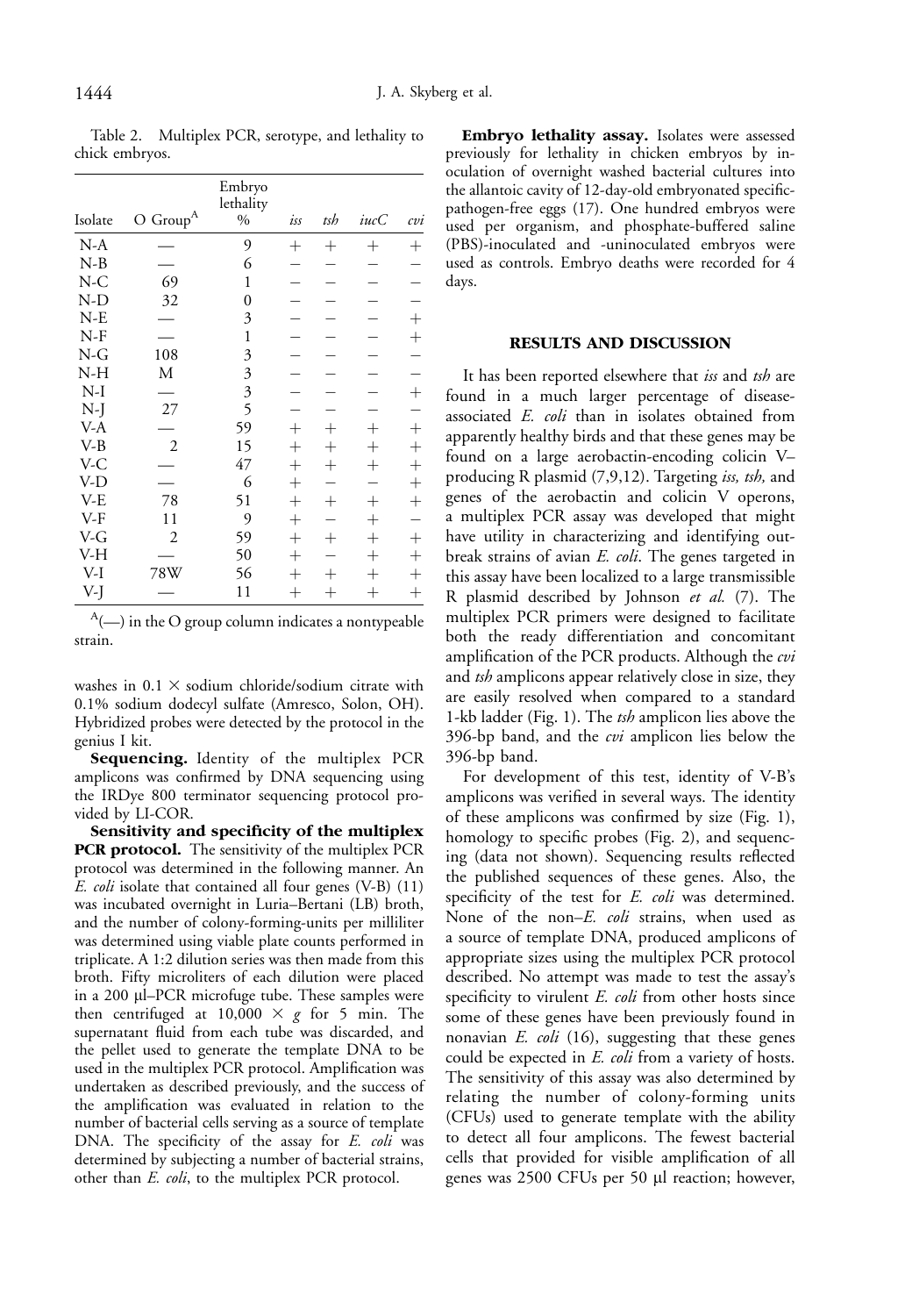

Fig. 1. Agarose gel of amplicons generated in the multiplex PCR protocol using the test E. coli isolates as a source of template DNA. Lane S contains a 1-kb ladder. Lanes 1–10 contain isolates NA–NJ from healthy birds, and lanes 11–20 contain isolates VA–VJ from sick birds.

other methods of DNA template preparation may be able to increase the sensitivity. Additionally, the multiplex procedure was repeated three times using a single DNA preparation from all 20 test E. coli strains and for the non–E. coli strains. In no case did the results differ among runs.

This multiplex protocol was developed to facilitate rapid characterization of the  $E.$  coli capable of causing disease in poultry. Twenty well-described avian E. coli isolates (Table 2) were characterized using this multiplex procedure in an effort to assess its utility for analysis of such strains. All isolates had previously been tested for virulence in chick embryos before being assayed with the multiplex PCR protocol (Table 2). Eight of ten virulent E. coli isolates contained at least three out of the four target genes, while the remaining two isolates from sick birds contained two genes. Interestingly, these two isolates, containing only two genes, were found to kill fewer chick embryos than the other isolates from sick birds (Table 2). Of the 10 isolates obtained from apparently healthy birds, 9 contained one gene or fewer (Table 2). Of interest is the 10th isolate, which contained all four genes. This isolate killed more embryos than the other isolates from healthy birds and killed as many or more embryos than two of the isolates of sick birds. This result suggests that although this isolate was obtained from the feces of a healthy bird, it may be able to cause disease if introduced into a vulnerable host. Overall, it appears in this 20-isolate sample that the prevalence of these genes is higher in isolates from sick birds and that a relationship between the number of genes present and virulence for chick embryos may exist (Table 2). It will be interesting to determine whether this relationship can be verified in a larger sample of isolates.

This protocol may also prove to be a cost-effective means of characterizing avian E. coli isolates. When performing this multiplex PCR assay on 92 samples and four controls, about 2 hr of actual benchwork is required to obtain template DNA from the isolates, prepare the master mix, load master mix/DNA template mixture in the thermocycler, add loading buffer to samples, load samples into agarose gels, electrophorese samples, stain gels, and take pictures of the gels. Additionally, about 5 hr are required for the completion of cycling protocol, electrophoresis, and staining of amplicons. Altogether, the multiplex PCR protocol performed as described here would require 7 hr and would generate data for four genes within each isolate. A similar amount of time would be required to generate data on this number of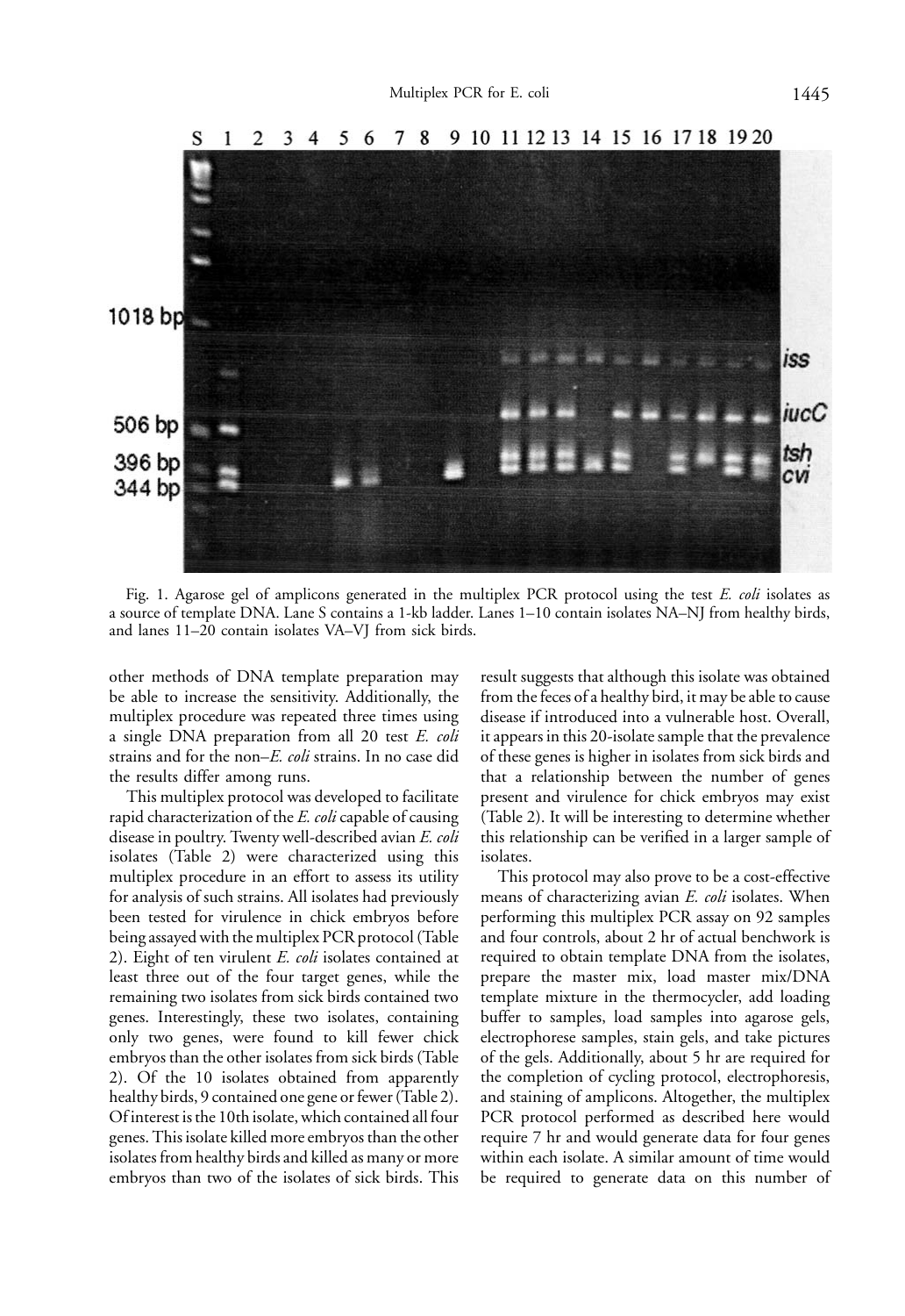

Fig. 2. Southern hybridization of multiplex PCR product containing all four genes.  $S = 1$ -kb ladder;  $-$  = DNA from E. coli DH5 $\alpha$  (7,13), known to lack all the genes targeted in the multiplex procedure; V-B = virulent test E. *coli* (10), known to contain all the genes targeted in the multiplex procedure;  $A = gel$  containing amplicons that were blotted to nylon; and B, C, D,  $E =$  blots of gels identical to gel A and hybridized with various gene probes; blot B = Probed with labeled iss; blot C = probed with labeled *cvi*; blot D = probed with labeled tsh; blot E = probed with labeled iucC.

isolates for a single gene using standard procedures. Therefore, we estimate that assaying isolates with this multiplex procedure, rather than doing each gene individually, would save 6 hr of actual technician time and 15 hr of wait time per 96 samples. The multiplex PCR protocol uses 1.5 units of Taq polymerase per sample, while single target assays in our lab use about 1.25 units of Taq. Therefore, when targeting four genes, the multiplex PCR protocol uses 1.5 units of Taq per sample, whereas the same results using single target assays would require 5 units of Taq per sample. Therefore, 3.5 units of Taq polymerase can be saved per sample, resulting in a substantial monetary savings over time. This multiplex PCR protocol might also be modified for real time PCR, resulting in a considerable time savings over the multiplex procedure described here, since the need for electrophoresis of samples in gels and the staining of the gels is eliminated.